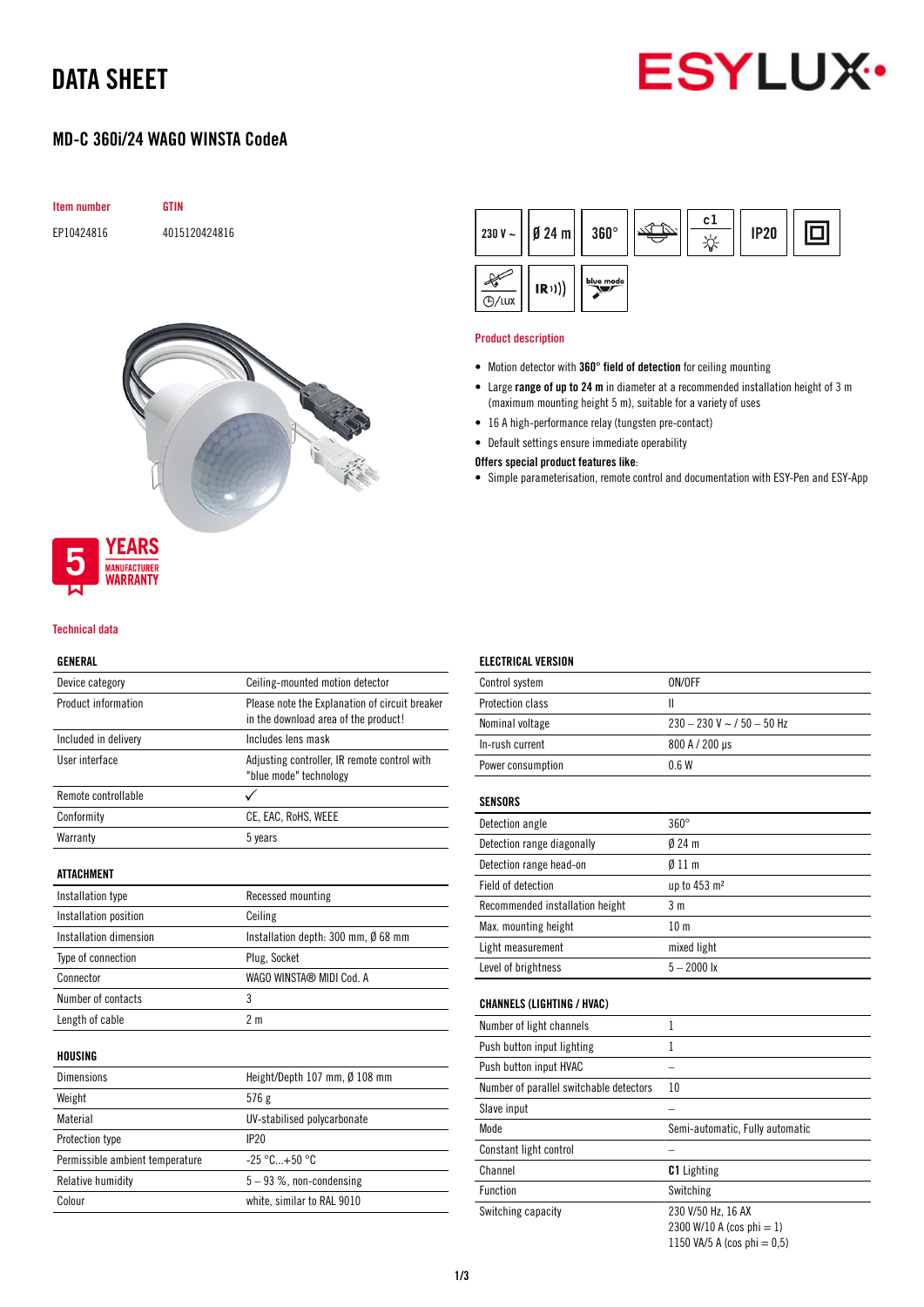# DATA SHEET



Frontal (B) Ø 11 m

# MD-C 360i/24 WAGO WINSTA CodeA

| Item number                       | <b>GTIN</b>                 |                    |                                                                                                                                           |                                                                                            |                                  |               |  |
|-----------------------------------|-----------------------------|--------------------|-------------------------------------------------------------------------------------------------------------------------------------------|--------------------------------------------------------------------------------------------|----------------------------------|---------------|--|
| EP10424816                        | 4015120424816               |                    |                                                                                                                                           |                                                                                            |                                  |               |  |
|                                   |                             | 600 W LED          |                                                                                                                                           | Impulse mode                                                                               | ✓                                |               |  |
| Switch contact                    | make contact / non-floating |                    |                                                                                                                                           | Switch-off delay time                                                                      | 60 s30 min (adjustable in steps) |               |  |
| Push button input                 |                             | $\checkmark$       |                                                                                                                                           |                                                                                            |                                  |               |  |
| <b>Factory settings</b>           |                             |                    |                                                                                                                                           |                                                                                            |                                  |               |  |
| GENERAL                           |                             |                    |                                                                                                                                           | Operating mode                                                                             | fully automatic                  |               |  |
| Sensitivity                       |                             | 100 %              |                                                                                                                                           | Level of brightness/switching threshold                                                    | 100 lx                           |               |  |
| <b>CHANNELS (LIGHTING / HVAC)</b> |                             |                    |                                                                                                                                           | Switch-off delay time                                                                      | 5 min                            |               |  |
| Channel                           |                             | <b>C1</b> Lighting |                                                                                                                                           |                                                                                            |                                  |               |  |
| <b>Accessories</b>                |                             |                    |                                                                                                                                           |                                                                                            |                                  |               |  |
| <b>Product designation</b>        |                             | Item number        | <b>Product description</b>                                                                                                                |                                                                                            |                                  | <b>GTIN</b>   |  |
| Cover                             |                             |                    |                                                                                                                                           |                                                                                            |                                  |               |  |
| <b>COMPACT COVER SET 8 SR</b>     |                             | EP10425936         | Cover set for COMPACT series, 8 m, consists of cover and design ring, stainless steel appearance,<br>similar to RAL 9006                  |                                                                                            |                                  | 4015120425936 |  |
| COMPACT COVER SET 24/32 BK        |                             | EP00007491         | Cover set for COMPACT series, 24 m/32 m, consists of cover and design ring, black                                                         |                                                                                            |                                  | 4015120007491 |  |
| <b>Protection</b>                 |                             |                    |                                                                                                                                           |                                                                                            |                                  |               |  |
| BASKET GUARD ROUND SMALL          |                             | EM10425615         |                                                                                                                                           | Basket guard for presence and motion detectors and smoke detectors, Ø 165 mm, height 70 mm |                                  |               |  |
| BASKET GUARD ROUND LARGE          |                             | EM10425608         |                                                                                                                                           | Basket guard for presence and motion detectors and smoke detectors, Ø 180 mm, height 90 mm |                                  |               |  |
| <b>Remote control</b>             |                             |                    |                                                                                                                                           |                                                                                            |                                  |               |  |
| ESY-Pen                           |                             | EP10425356         | ESY-Pen and ESY-App, two tools for every task: (1) Parameterisation, (2) remote control, (3) light<br>measurement, (4) project management |                                                                                            |                                  | 4015120425356 |  |
| REMOTE CONTROL MDi/PDi            |                             | EM10425509         |                                                                                                                                           | IR remote control for presence detectors and motion detectors                              |                                  | 4015120425509 |  |
|                                   |                             |                    |                                                                                                                                           |                                                                                            |                                  |               |  |
| <b>Dimension drawing</b>          |                             |                    |                                                                                                                                           | <b>Field of detections</b>                                                                 | <b>Detection range</b>           |               |  |
|                                   | Plug black<br>Socket white  |                    |                                                                                                                                           |                                                                                            | Diagonally (A)                   | $Ø$ 24 m      |  |
|                                   | $Ø$ 108 mm                  | $063$ mm           |                                                                                                                                           |                                                                                            |                                  |               |  |

 $B<sub>1</sub>$  $360^\circ$ 

 $\frac{1}{61 \text{ mm}}$